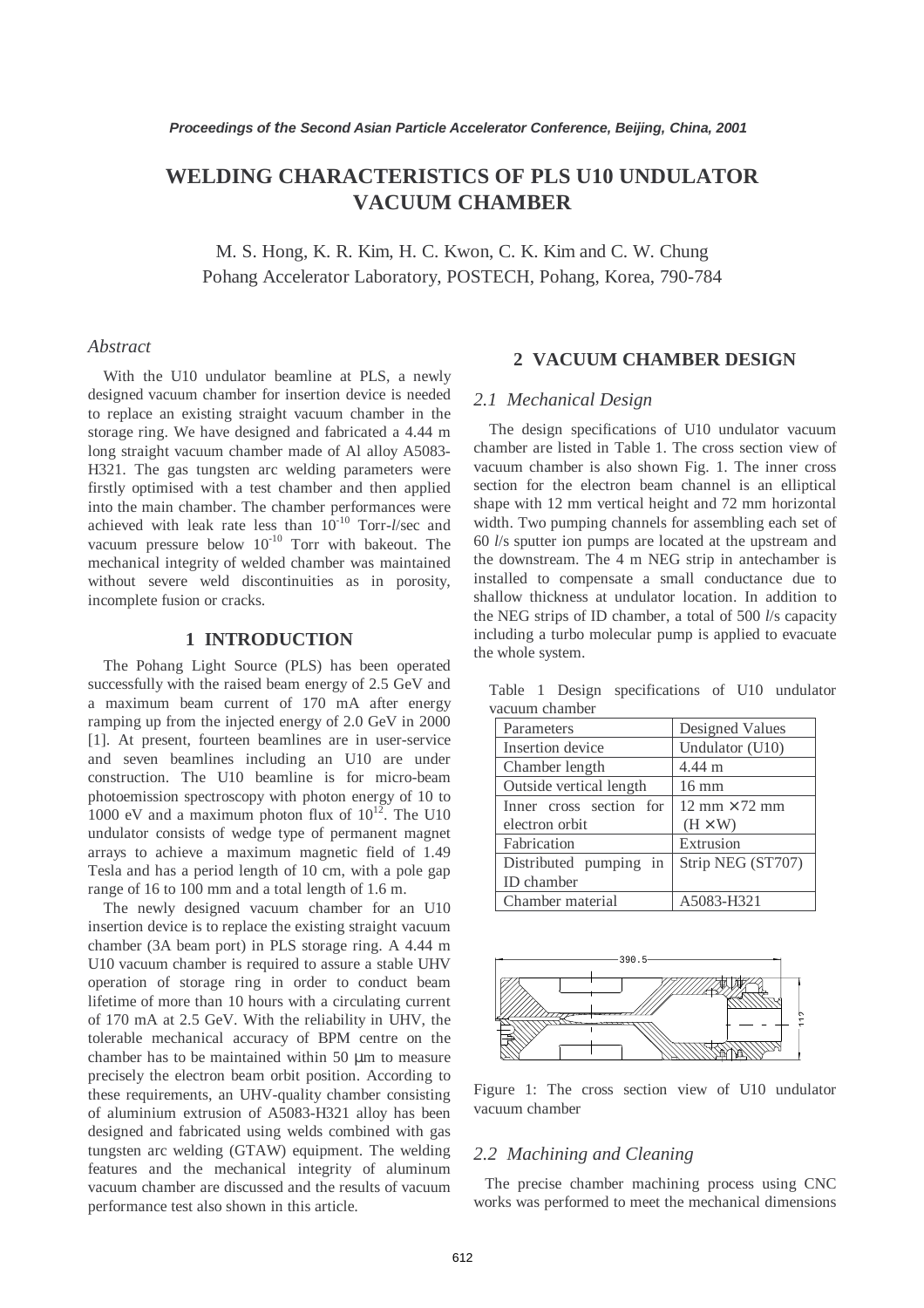with removing the extruded layer of aluminium alloy at dry conditions. Cleaning of the machined aluminium vacuum chamber was well conducted by PLS cleaning procedures; i) degreasing in trichloroethylene vapor, ii) rinsing with a jet of hot demineralised water, iii) immersion in alkaline (*p*H=10) with a 8% solution of Diversey 909 for 10 min., iv) rinsing in cold demineralised water, v) dry with nitrogen gas.

## **3 CHAMBER WELDING FABRICATION**

## *3.1 Aluminum Welding Features*

The main features of aluminium welding are hydrogen solubility, aluminium oxide, thermal conductivity, thermal expansion and solidification shrinkage [2]. The hydrogen trapped from the weld causes the pores or voids that can connect to form leak paths in vacuum chamber. Especially, hydrogen contamination usually comes from moisture or hydrocarbon on the surface being welded. Even if a heavy layer of aluminium oxide is scraped away during machining and cleaning processes, it will rapidly reform an oxide layer that leads to weld porosity and an erratic welding arc. So, it is prerequisite that the relative humidity in welding works should be maintained less than 60% in positive air pressure conditions. High thermal conductivity and thermal expansion of aluminium during welding result in part distortion by excessive heat and solidification shrinkage. Thus, it is necessary to have the optimised welding parameters as in welding sequence, torch position, arc voltage and wire feed speed, etc., depending on the joint configuration of aluminium chamber to be welded.

#### *3.2 TIG Welding Processes*

The upper and lower plates of chamber were assembled to confirm the aligned accuracy within 100 µm in holes location of the beam position monitors before welding. The offsets of BPM holes were aligned to 40  $\mu$ m and –10  $\mu$ m in x- and y-directions in first BPM hole, and -50  $\mu$ m and -15  $\mu$ m in x- and y-directions in second BPM hole. The weld rib clearance was maintained in 2.7–2.8 mm outside, 2.65-2.7 mm inside, compared to the referenced dimension of 2.5 mm. The welding process adopted for U10 undulator chamber was gas tungsten arc welding (GTAW), kwon as tungsten inert gas welding (TIG). Table 2 lists the optimised welding parameters resulted from the test of model chamber performances.

Figure 2 shows the welding processes of chamber plates using back-step sequences with an argon gas purging (high purity of 99.999%). The ending part of weld bead was overlapped into around 2 cm to keep it from crater or cracking. After all-around welding of plates, the vacuum chamber flanges were then welded at final stage of process to avoid excessive residual stress concentration due to the repetition of welding sequences.

| Table 2 Optimised TIG welding parameters |                          |  |
|------------------------------------------|--------------------------|--|
| Parameters                               | Conditions               |  |
| Filler wire                              | ER 5356 ( $\phi$ 1.6 mm) |  |
| Arc current                              | 120-130 A                |  |
| Arc voltage                              | 18-20 V                  |  |
| Ar purging gas flow                      | 10 l/min (99.999%)       |  |
| Welding speed                            | $1.5 - 2.0$ mm/s         |  |
| Post flow time                           | 20 sec                   |  |
| Electrode                                | $Zr$ ( $\phi$ 3.2 mm)    |  |
| Relative humidity                        | 40-60% @ 23 °C           |  |



Figure 2: The back-step sequences of TIG welding processes (outside first welded, and inside then welded)

# **4 WELD INTEGRITY TESTING AND PERFORMANCES**

#### *4.1 Chamber Deformation and Weld Zones*

The chamber deformations by welding process were measured to evaluate the structural integrity using precision dial gages. Table 3 lists the results of a high deformation at PBM hole locations.

Table 3 Comparison of chamber deformations during each fabrication process

| Location            | BPM Hole $(\mu m)$ |       |
|---------------------|--------------------|-------|
| Process             | Z1                 | 72    |
| X-dir, (assembly)   | 40                 | $-50$ |
| X-dir, (pre-weld)   | 30                 | $-40$ |
| X-dir, (after weld) | 20                 | $-40$ |
| Y-dir, (assembly)   | $-10$              | $-15$ |
| Y-dir, (pre-weld)   | $-5$               | $-30$ |
| Y-dir, (after weld) | 15                 | -45   |

The deformation of BPM holes (Z1, Z2) during preweld appeared 10  $\mu$ m shrinking in x-direction, and 5  $\mu$ m expansion in y-direction (Z1), 10  $\mu$ m shrinking in ydirection, and 15  $\mu$ m expansion in y-direction (Z2). For the whole weld, there were 20  $\mu$ m and 10  $\mu$ m deformations in x-direction at Z1 and Z2, respectively. Figure 3(a) and (b) show the welded fusion zone in fully penetrated joints and weld bead formation under the optimised welding conditions, as previously indicated in Table 2. The fusion zones have no indication of blow